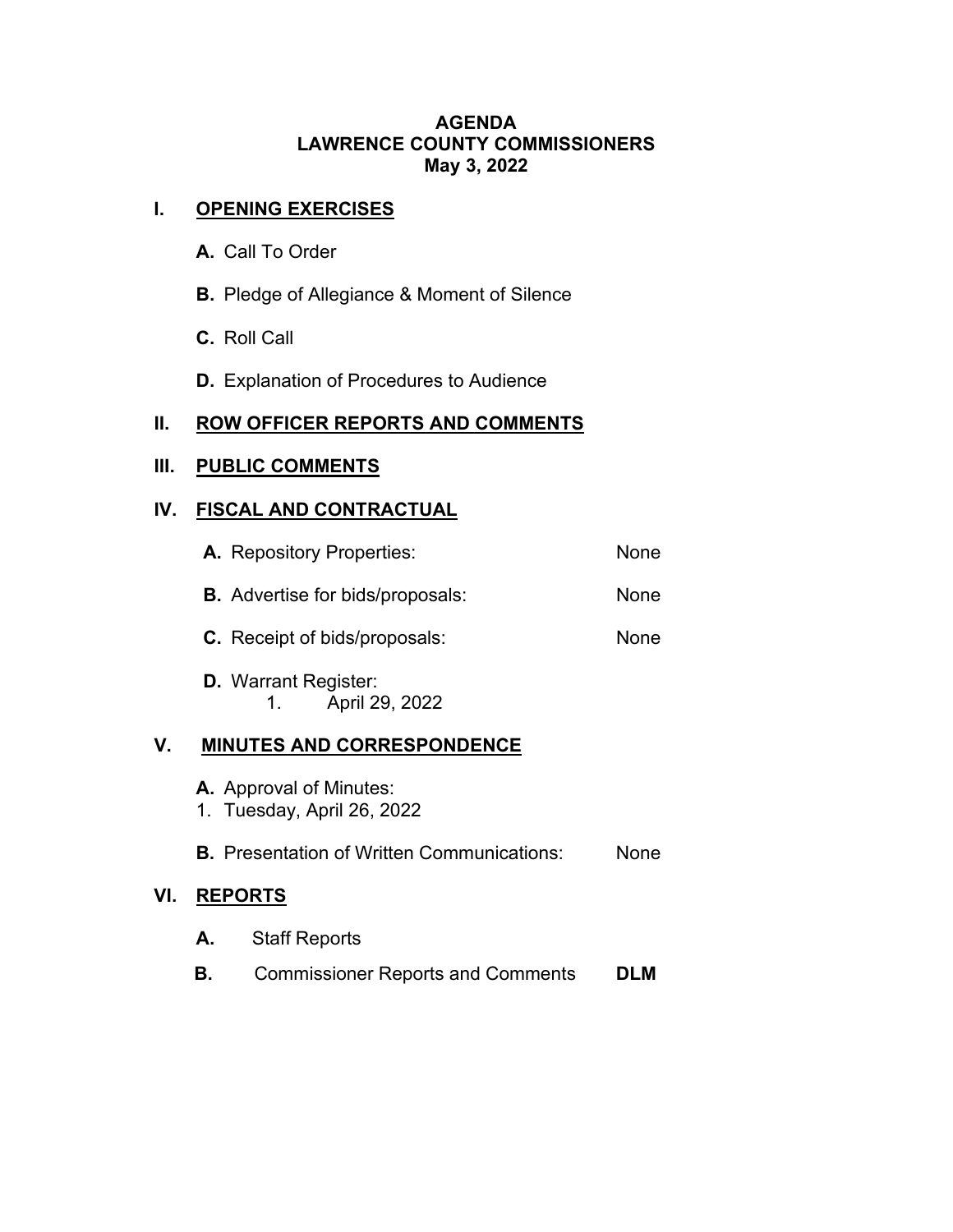## **VII. NEW BUSINESS**

#### New Resolutions:

### 1. *Commissioners*

Resolution for discussion and possible approval to enter into a Settlement and Release Agreement between Brian Covert and Lawrence County.

### 2. *Commissioners*

Resolution for discussion and possible approval to enter into a Settlement and Release Agreement between Jason D. Hilton and Lawrence County.

## 3. *Commissioners*

Resolution for discussion and possible approval to enter into a contract extension with Zelenkofske Axelrod, LLC for auditing services.

## 4. *Commissioners*

Resolution for discussion and possible approval to enter into an agreement between the Lawrence County Jail and the Washington County Jail to house female inmates.

### 5. *Boards*

Resolution for discussion and possible approval of John Greenwood's resignation on the Lawrence County Industrial Development Authority.

### 6. *Planning*

Resolution for discussion and possible approval for CDBG FFY 2016 Revision #3 for Byers Avenue, South New Castle Borough.

### 7. *Budget Amendment (MH/DS)*

Resolution for discussion and possible approval to amend the FY 2022 Budget.

### 8. *Transfers (Administrative)*

- 1. MH/DS from Contingency to Advertising for \$3,000.00
- 2. Domestic Relations from Contingency to Vehicle Maintenance for \$1,300.00
- **B.** Resolutions on the table: None
- **C.** Resolutions to be taken off the table: None
- **D.** New Resolutions: None